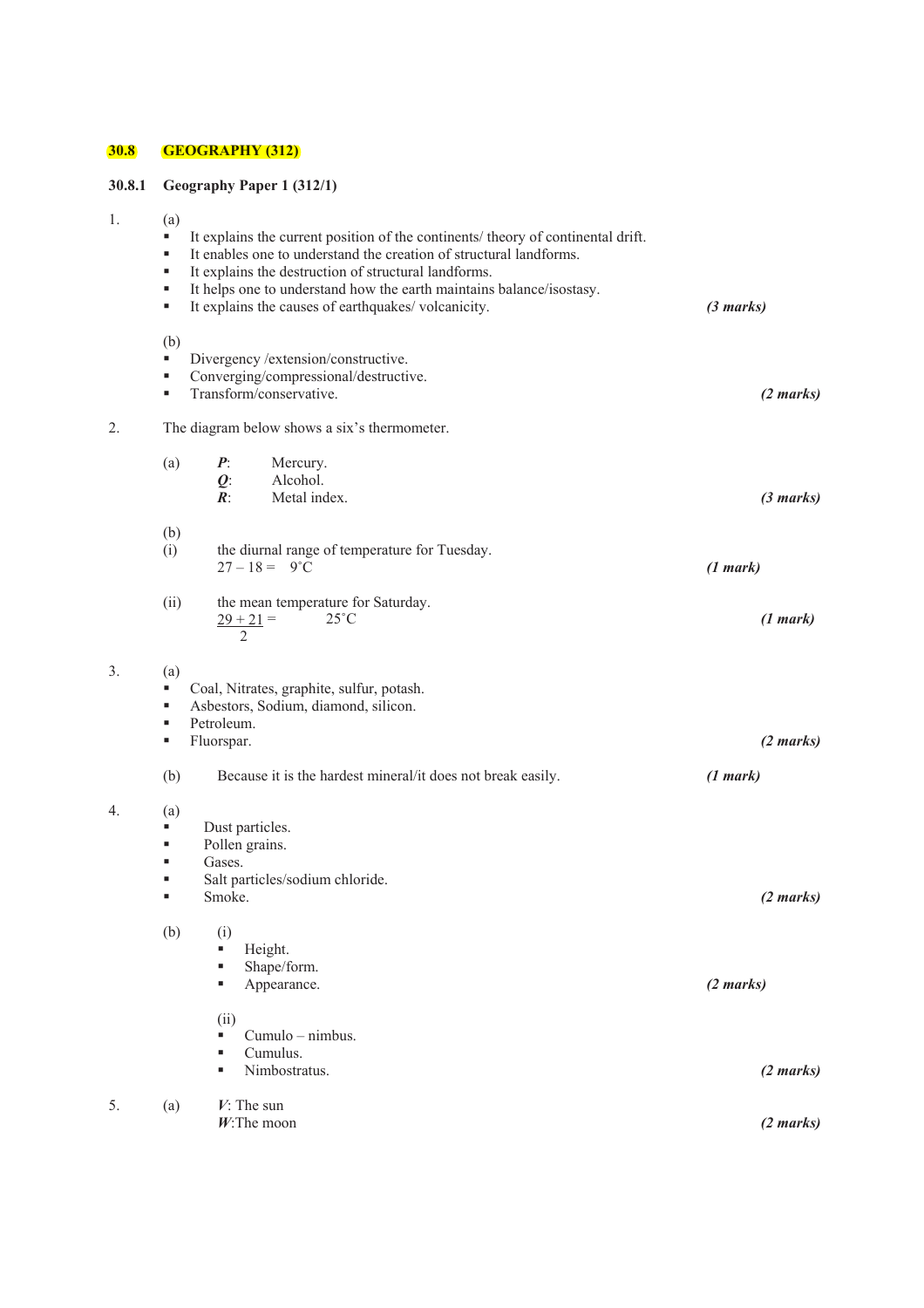(b)

- The gradual emergence of a ship approaching the shore.
- Circumnavigation of the earth along a straight path leads one to the starting point from the opposite direction.
- The different times during which the sun rises and sets in different parts of the world.
- The appearance of the middle pole to be relatively higher than other poles placed along a straight line on a level ground at equal distances/ curved horizon.
- The circular shape of the earth seen on photographs taken from satellites.
- The circular shadow cast by the earth during a lunar eclipse.
- The earth is a planet and all planets are spheres. *(4 marks)*

| (a)<br>6.  | (i)                     |                     | 35° 15′ E                                                                                                         | to                                 | $35^{\circ}$ | 25' E                                                      | (1 mark)            |
|------------|-------------------------|---------------------|-------------------------------------------------------------------------------------------------------------------|------------------------------------|--------------|------------------------------------------------------------|---------------------|
|            | (ii)                    |                     | Map scale<br>that is, 1 cm represents 50,000 cm<br>$50,000 \text{cm} = 50,000 \text{ Km}$                         | 1: 50,000<br>100,000<br>$= 0.5$ km |              | Statement scale is 1cm represents 0.5 km/ $\frac{1}{2}$ km | (2 marks)           |
|            | (iii)                   |                     | Just over 2120m/below 2140m                                                                                       |                                    |              |                                                            | (2 marks)           |
|            | (iv)                    |                     | $10.5 - 11.0$ km <sup>2</sup>                                                                                     |                                    |              |                                                            | (2 marks)           |
| (b)        | (i)<br>٠<br>٠<br>٠<br>٠ | Scrubs.<br>Thicket. | Woodland.<br>Scattered trees.<br>Papyrus/papyrus swamp vegetation.                                                |                                    |              |                                                            | $(3 \text{ marks})$ |
|            | (ii)                    | $305^\circ$         |                                                                                                                   |                                    |              |                                                            | (2 marks)           |
| $(\alpha)$ | (iii)                   | ш<br>٠<br>٠<br>ш    | All weather road loose surface.<br>Dry weather road.<br>Motorable tracks/main tracks.<br>Foot paths/other tracks. |                                    |              |                                                            | (3 marks)           |

(c)

 $\overrightarrow{ }$  There are few settlements/labour lines within the tea estates and no settlements in forested areas.

To the north and west of Kericho-Lumbwa road, the settlements form a dispersed pattern.

- To the north of Tugenon river, there are few or no settlements.
- There are nucleated settlements in the market/shopping centres/labour lines/villages.
- Some areas such as the steep slopes and river valleys have few or no settlements.
- Kericho town is the main settlement area/forms a large cluster of settlement/ dense settlement.

*(4 marks)*

(d)

- The high relief as evidenced by contours that rise between 1900 2400m modifies temperatures making the area suitable for the growing of tea bushes.
- The relatively undulating slopes as evidenced by widely spaced contours allow proper drainage of soils making it ideal for tea farming/ allow mechanization.
- Presence of forests/ many permanent rivers and high relief show that the area receives high rainfall which is suitable for tea growing.
- The area has fairly dense settlements which indicates availability of labour needed in tea farming.
- The area is well served by all weather roads which are needed for the transportation of tea from the farms to the factor/transportation of labour. *(6 marks)*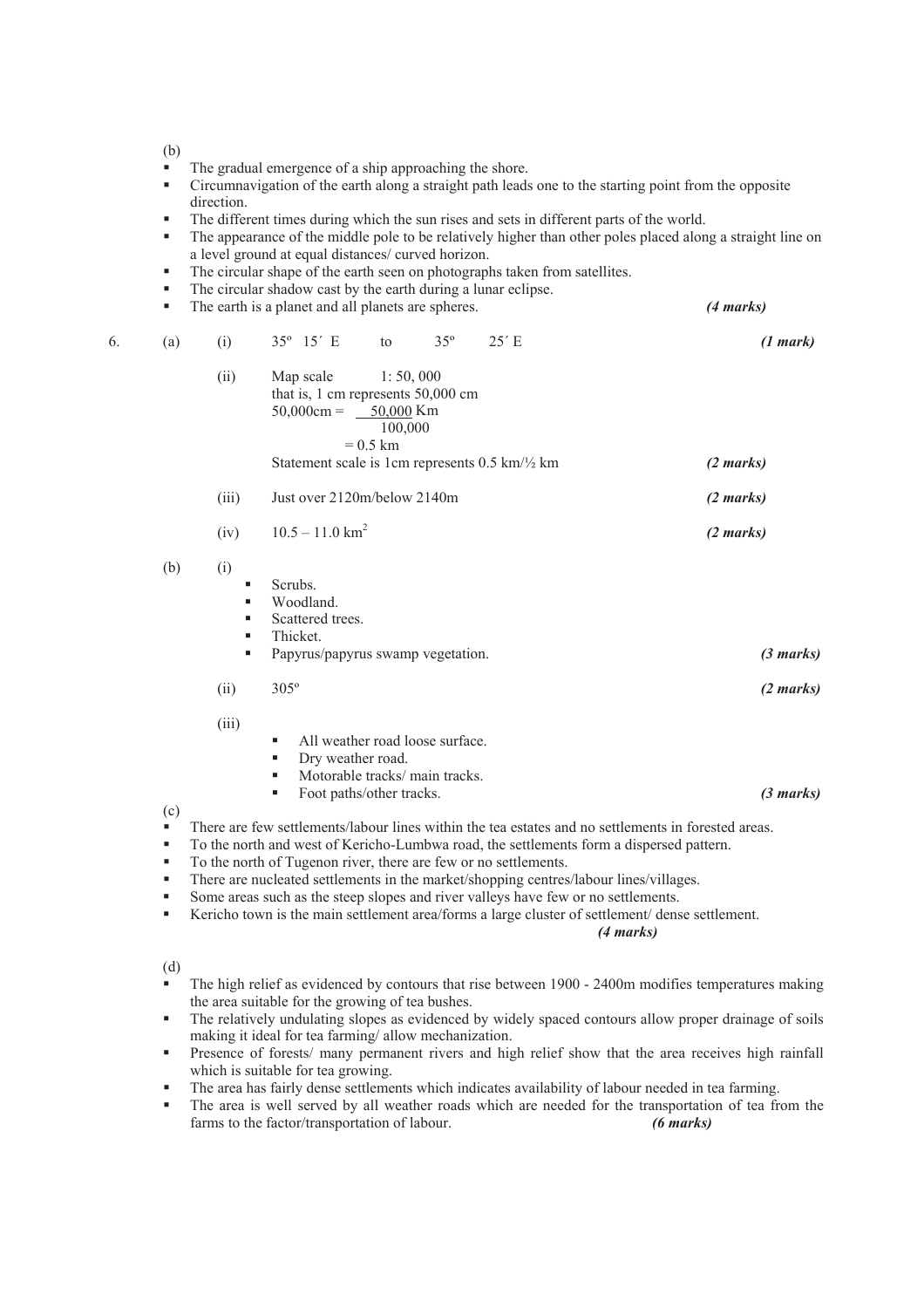7. (a) *Magma* is the molten rock material which originates from the interior of the earth, cools while below the earths surface and has large crystals while *lava* is the molten rock materials that has reached the surface, has solidified and has small crystals.

## *(2 marks)*

- (b)  $\begin{array}{ccc} E: & \text{Dyke} \\ F: & \text{Loop} \end{array}$ 
	- $F$ : Lopolith<br> $G$ : Sill
- *G* : Sill *(3 marks)*
	- (c) (i) *A crater*
		- Eruption of lava through a central vent causes building up of a cone.
		- The lava in the vent cools and contracts.
		- The cool lava withdraws into the vent leaving a shallow depression at the top of the cone.
		- Gas explosions may blow away surface rocks causing a crater on the surface.

*Examples:-* Mt Longonot, Menengai, Mt Suswa, Lake Chala, Central island of lake Turkana and Mt Marsabit *(3 marks)*

## (ii) *A geyser*

- Rainwater percolates down through cracks in the rocks.
- The water gets into contact with hot igneous rocks.
- The water is super heated and gases/steam form.
- Pressure builds up in the cracks.
- The pressure causes steam and water to be ejected explosively as jets to the surface.<br>The water and steam are emitted intermittantly as pressure layel shapes.
- The water and steam are emitted intermittently as pressure level changes.

## *Example*: Lake Bogoria *(5 marks)*

## (iii) *A lava plateau*

- It is formed when magma reaches the surface of the earth through a single vent or series of vents/fissures.
- The lava is extremely fluid/ultra-basic.
- The lava spreads evenly over a large area.
- The lava cools slowly and solidifies.
- Successive eruptions lead to more and more layers building up the landscape into a plateau.

*Example:-* Yatta plateau, Uasin Gishu plateau, and Laikipia plateau. *(4 marks)*

(d)

- Volcanic highlands/mountains are sources of rivers which provide water for domestic/agriculture/industrial use.
- Volcanic rocks weather down to form fertile volcanic soils which support agriculture.
- Volcanic rocks are important building materials in the construction industry.
- Volcanic features are tourist attractions which promote tourism.
- Volcanic mountains/highlands have forests which provide valuable timber used in building and construction industries.
- Volcanic mountains/highlands influence formation of relief rainfall which encourages agricultural activities.
- Volcanic highlands/mountains modify temperatures making them attractive to human settlements.
- Volcanic features such as steam jets and geysers provide suitable sites for geothermal power generation.
- Volcanic features act as barriers to development of transport lines.
- Some volcanic pipes have valuable minerals which can be mined.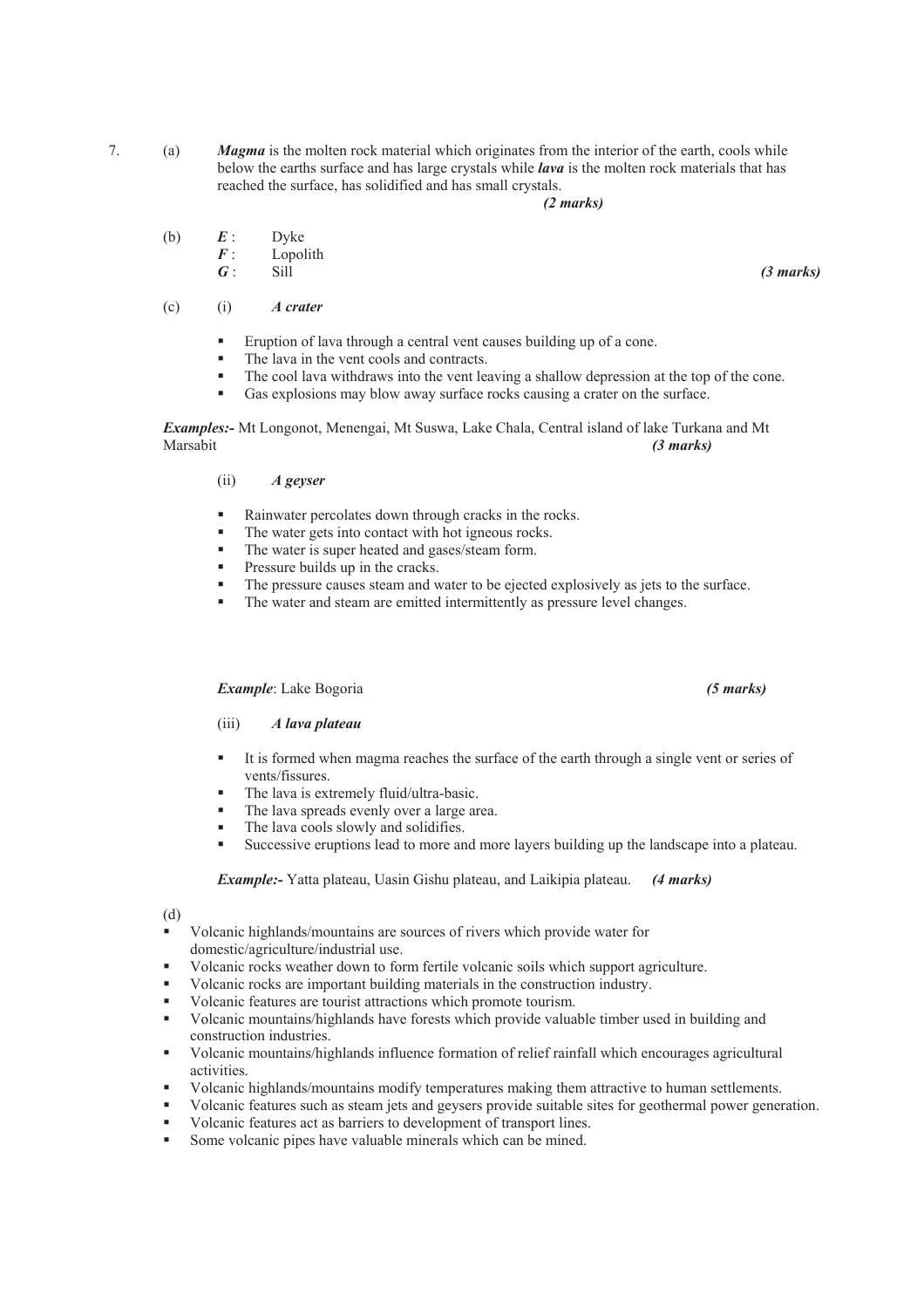|    |     |                                           | $(8 \text{ marks})$ |
|----|-----|-------------------------------------------|---------------------|
| 8. | (a) | (i)                                       |                     |
|    |     | Lakes.<br>٠                               |                     |
|    |     | Melting ice/snow.<br>٠                    |                     |
|    |     | Springs.<br>٠                             |                     |
|    |     | Swamps.<br>٠                              |                     |
|    |     | Surface run off.<br>ш                     | (2 marks)           |
|    |     | (ii)                                      |                     |
|    |     | Youthful stage:-                          |                     |
|    |     | Rapids/water fall/cascades/catarcts.<br>٠ |                     |
|    |     | V-shaped valleys/canyons/gorges.<br>٠     |                     |
|    |     | Potholes.<br>٠                            |                     |
|    |     | Plunge pools.<br>٠                        |                     |
|    |     | Interlocking spurs.<br>٠                  | (2 marks)           |
|    |     | Mature stage:-                            |                     |
|    |     | Meanders.<br>ш                            |                     |
|    |     | River cliff/bluff.<br>٠                   |                     |
|    |     | Slip-off-slopes.<br>٠                     |                     |
|    |     | Alluvial fans.<br>٠                       |                     |
|    |     | Wide v-shaped valleys.<br>٠               |                     |
|    |     | Braids.<br>٠                              | (2 marks)           |
|    |     | Old stage:-                               |                     |
|    |     | Meanders.<br>٠                            |                     |
|    |     | Ox-bow lakes.<br>ш                        |                     |
|    |     | Braided channel/isles.<br>٠               |                     |
|    |     | Flood plain.<br>٠                         |                     |

- Levees.
- Deferred tributaries.
- River terraces.
- **Distributaries/deltas.**
- Bluffs/ meander scars. *(2 marks)*

(b)

- *Traction process:-* the large and heavy loads of the river are rolled/dragged along the river bed by the force of the moving water and gravity.
- **Saltation:-** some large fragments that cannot remain suspended in the water are momentarily lifted and dropped by water turbulence. The series of leaps and hops move the load down the river.
- *Suspension:-* light insoluble materials such as sand and silt grains are carried and maintained within the water by river turbulence and transported downstream.
- **Solution process:** the soluble minerals/materials are dissolved in the river water and carried away.

*(6 marks)*

## (c) (i) *Dendritic pattern:-*

- It developes in areas where rocks have uniform structure.
- The direction of flow is influenced by the slope of the land.
- The tributaries join the main river at acute angles.<br>The tributaries converge on the main river forming
- The tributaries converge on the main river forming a shape like that of a tree and its branches.

## *(3 marks)*

# (ii) *Trellis pattern:-*

- The pattern develops where soft and hard rocks alternate vertically.
- The tributaries join the main river at right angles.
- The consequent streams are parallel to the main river.
- Some obsequent streams flow to the opposite direction from the main river.
- The main river and its tributaries form a rectilinear pattern. *(3 marks)*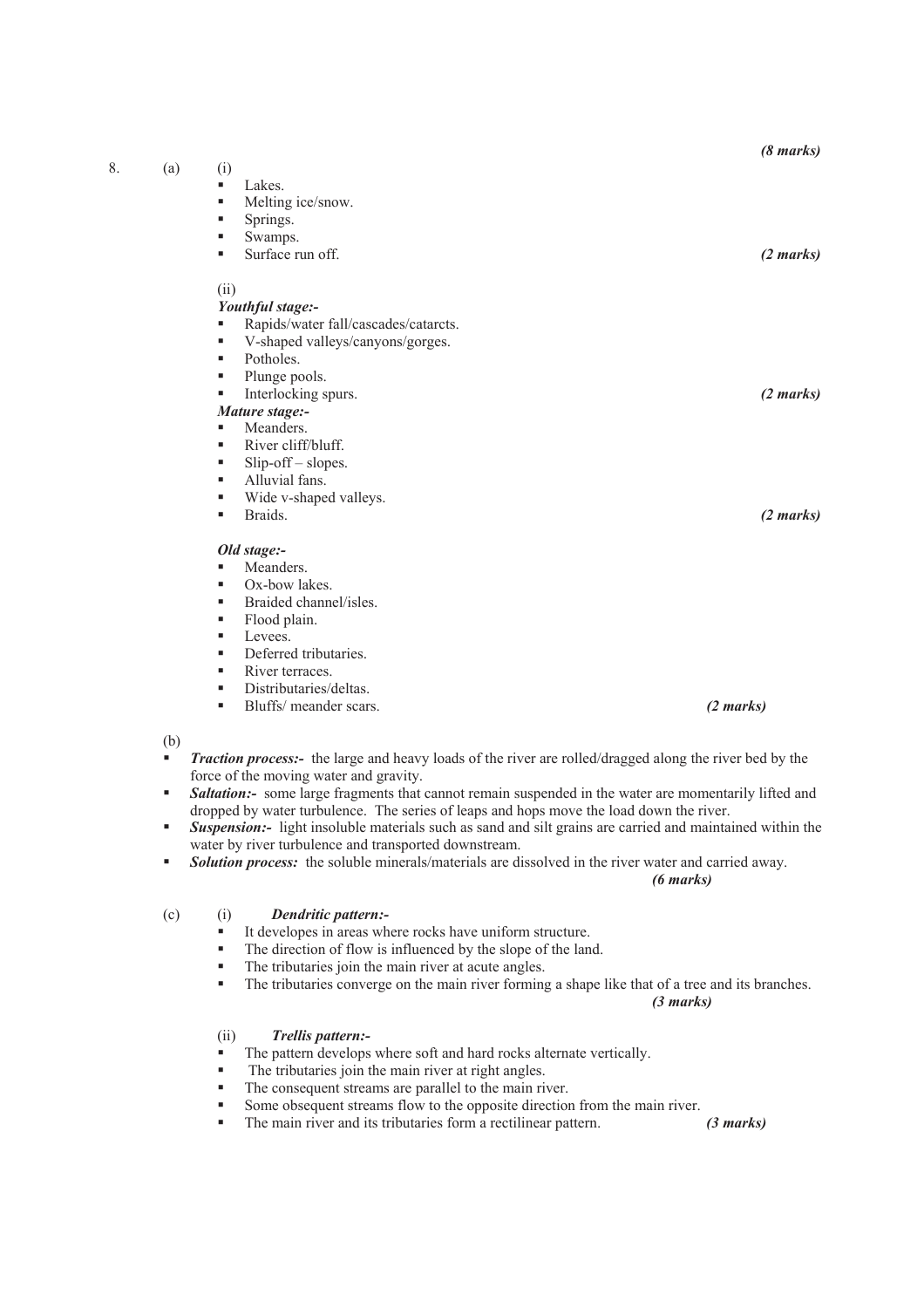- $(d)$  (i)
	- $\bullet$  Observation/digging up the deposits to expose the inner layers.
	- Collecting samples.<br>
	Taking photographs
	- Taking photographs.
	- Interviewing. *(2 marks)*

(ii)

- It enables one to collect first hand information.
- It promotes development of practical skills.
- It promotes application of acquired knowledge.
- One is able to develop skills of data analysis.
- It makes the study of rivers more interesting.
- It creates awareness of the environment. *(3 marks)*

- 9. (a) (i)
	- Due to low temperatures, water vapour freezes and forms snow.
	- Snow falls and accumulates on the mountain top/higher slopes.
	- Snow continues pilling and new layers exert pressure on the lower layers.
	- Lower layers become compressed as air is expelled from the spaces between snow particles.
	- The compacted layers are ice. *(3 marks)*

(ii)

- Ice caps.
- Cirque glaciers. *(2 marks)*

(b) (i)

- Glaciers move faster in summer/when the temperatures are higher because the ice melts due to the warm conditions, whereas in winter/when temperatures are low, ice movement is slow due to cold conditions.
- The temperature of the bottom of the valley glacier rises with increased pressure thereby thawing and enabling its movement down slope. *(2 marks)*
- (ii) When the channel is wide, ice movement is slow, that is, because ice spreads out forming a thin layer, hence there is less pressure to cause thawing that would facilitate ice movement/when the channel is narrow. *(2 marks)*
- $(c)$  (i)
	- *A corrie:-*
	- $\blacksquare$  Is a deep rock basin.
	- Has steep sides.
	- Is arm-chair in shape/semi circular.
	- Has a high back wall.
	- Has a reverse slope on the lower side. *(3 marks)*

(ii)

#### *A pyramid peak:-*

- Has steep sides.
- Is surrounded by cirques.
- Is a sharp rock pinnacle/horn.
- Has a radiating system of arêtes. *(3 marks)*

(iii)

- *A fiord (fjord):-*
- Has steep walls.
- Is narrow sea inlets.
- Is u-shaped.
- Has hanging valleys.
- Has deep waters.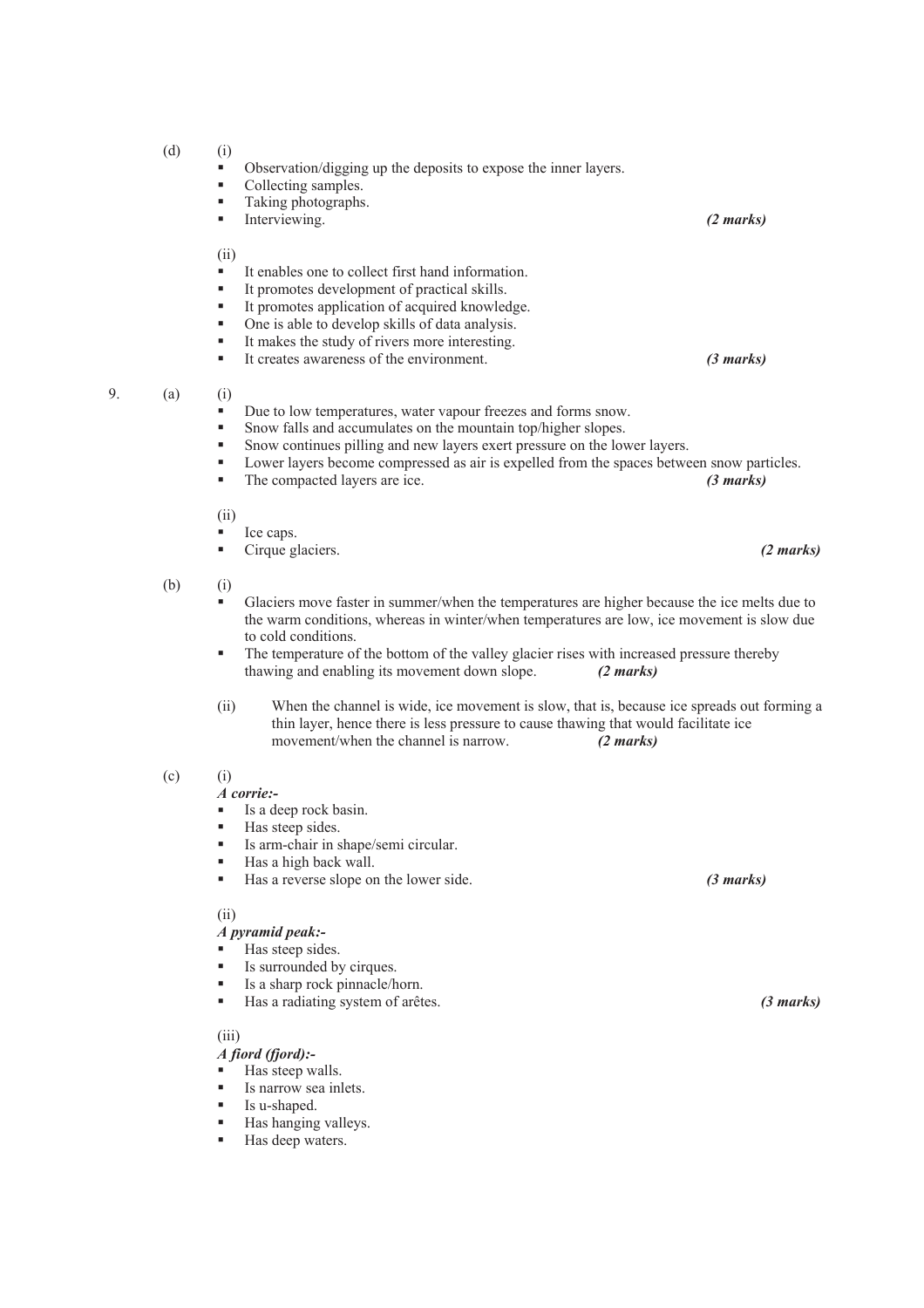| (d) | (1) | $N^{\cdot}$ | $M$ : Hanging valley.<br>Water fall.<br>$P$ : U-Shaped valley/glacial trough. | (3 marks) |
|-----|-----|-------------|-------------------------------------------------------------------------------|-----------|
|     |     |             |                                                                               |           |

It is shallow seawards / deeper landwards. *(3 marks)* 

(ii)

- A large block of rock stands on the path of on coming glacier.
- The moving ice plucks off/erodes weak rock fragments from the upper side of the rock.
- As the ice moves round and over the resistant rock it carries the eroded materials to the lee side.
- The lee side does not experience erosion.
- Eroded materials are deposited on the lee side of the rock.
- With time the moving ice smoothens the side of the on coming ice while deposited materials increase on the lee side.
- The resistant rock is the crag while the materials deposited on the lee side form the tail.

*(4 marks)*

| 10. | (a) |  | H. | Trough |
|-----|-----|--|----|--------|
|-----|-----|--|----|--------|

- *J*: Crest<br>*K*: Swas
- *K*: Swash *(3 marks)*

 (ii) It is the return flow of water down the beach to the sea after a wave has broken. *(2 marks)*

(b)

- Rock fragments carried by waves are used as a tool to grind against the cliff face as the waves break./Rock fragments carried by the back wash erodes the sea floor.
- The solvent and chemical action of the sea water dissolves and removes the soluble minerals that are found in the cliff/sea floor especially where there are limestone rocks.
- The swash/breaking waves hit against the cliffs shattering the rocks./ The force of breaking waves compress air into the cracks/joints in the cliff face. This enlarges the cracks and parts of the rocks may break off.
- Particles that are carried by waves are constantly colliding against each other. This wears them into smaller sizes. *(Any 3x2=6 marks)*

 $(c)$  (i)

- A shore with a gentle gradient reduces the velocity/speed of the flow of the backwash causing the waves to deposit the load on the shore.
- Where the shore is steep, the velocity/speed of flow of the backwash will be higher causing the sediments to move from the shore back into the sea. There will be little or no deposition at the shore. *(4 marks)*
- (ii) Shallow water causes waves to break thus encouraging deposition because the swash is stronger than the backwash. Where the sea is deep, there is less deposition because the sea bed is not in contact with the waves carrying deposits

*(4 marks)*

(d)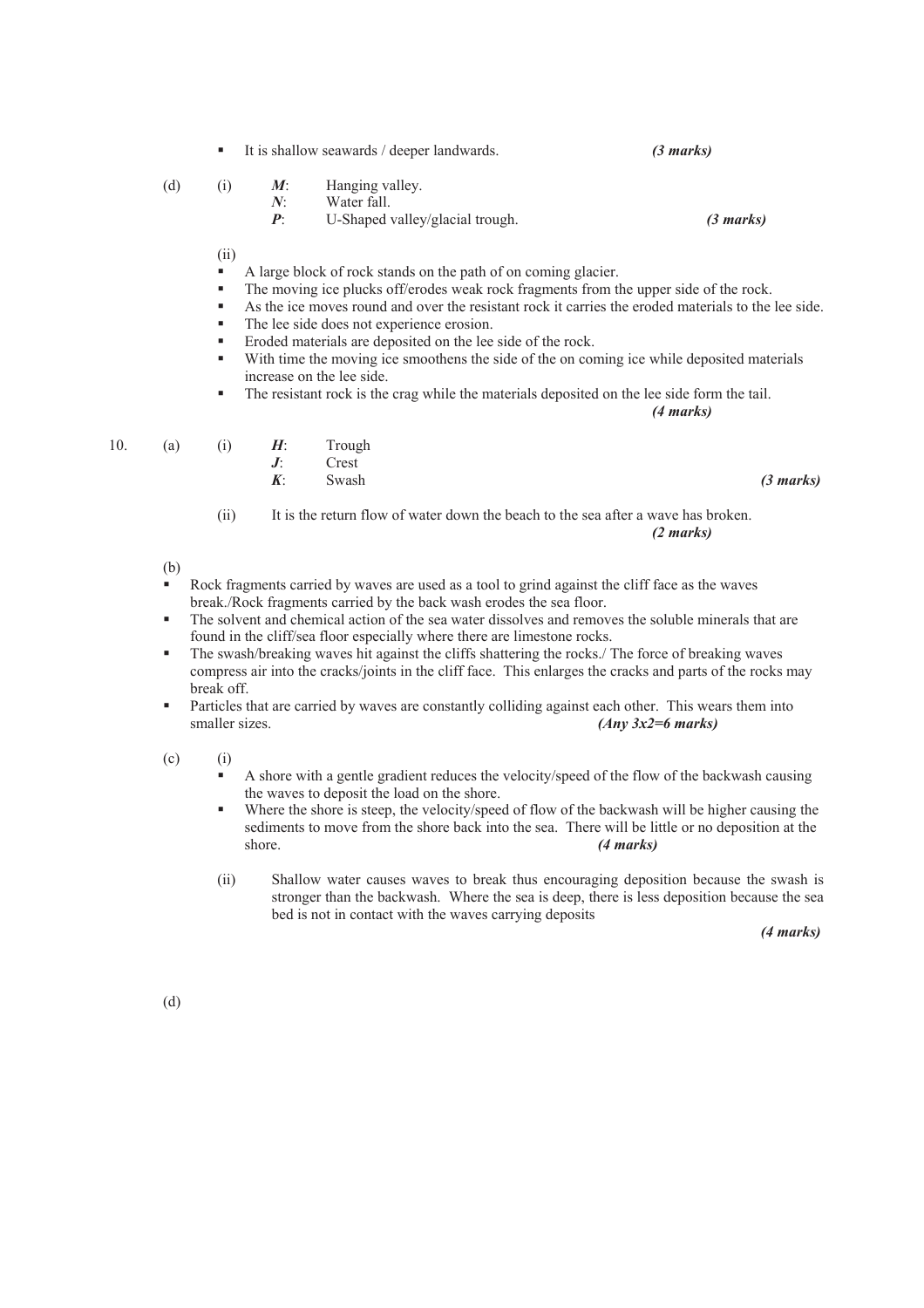

Stage 1<br>Longshore drift deposits<br>Materials at the entrance Of the bay



Stage  $2$ <br>A spit forms at the entrance of the bay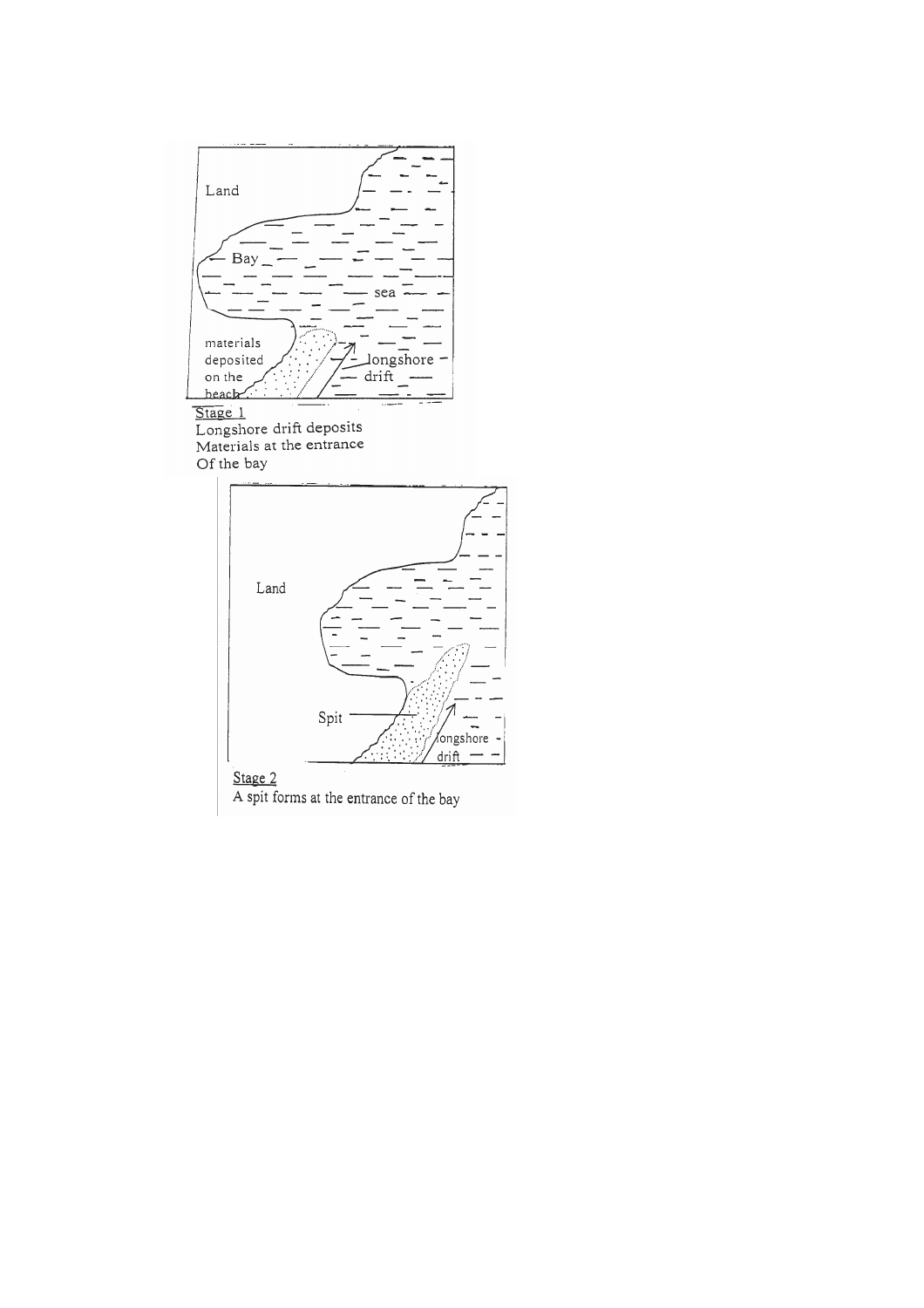

The longshore drift continues to deposit materials and the spit extends towards the other end of the lagoon. Eventually the spit reaches the other end thus forming a bay bar.

## **30.8.2 Geography Paper 2 (312/2)**

1.

- Vegetation is cleared by slashing and burning.
- There is the use of little or no manure.
- The land is communally owned.
- The yields decline after a certain period of continuous use/the land is abandoned when the yields decline.
- Both the settlements and plots are temporary.
- Farming depends mainly on family labour.
- The farmers use simple implements.
- $\blacksquare$  It is mainly for subsistence.
- Plots are small and scattered. *(Any 4x1=4 marks)*

2.

#### (a) *Distribution of softwood forests:*

- In Kenya, softwood forests are found mainly in the highlands while in Canada they are found both in highland and lowland areas.
- In Kenya, softwood forests cover a small percentage of the total land area while in Canada they cover large tracts of land. *(Any 1x2=2 marks)*

#### (b) *Transportation of the logs:*

- In Kenya, logs are transported by road/trucks while in Canada transport is mainly by water/by rivers.
- In Kenya, transportation is expensive while in Canada it is cheap.

*(Any 1x2=2 marks)*

3. (a) *Land reclamation* is the process of converting less productive land into a more productive state for agricultural or settlement purposes while *land rehabilitation* is the process of restoring degraded/impoverished/damaged land back to a useful state.

*(2 marks)*

- (i) *Low prices of rice.*
	- Diversifying the crops produced in the scheme.
	- Improving the quality of the rice produced through research.
	- The government should restrict the importation of rice to reduce competition.

*(6 marks)* 

(b)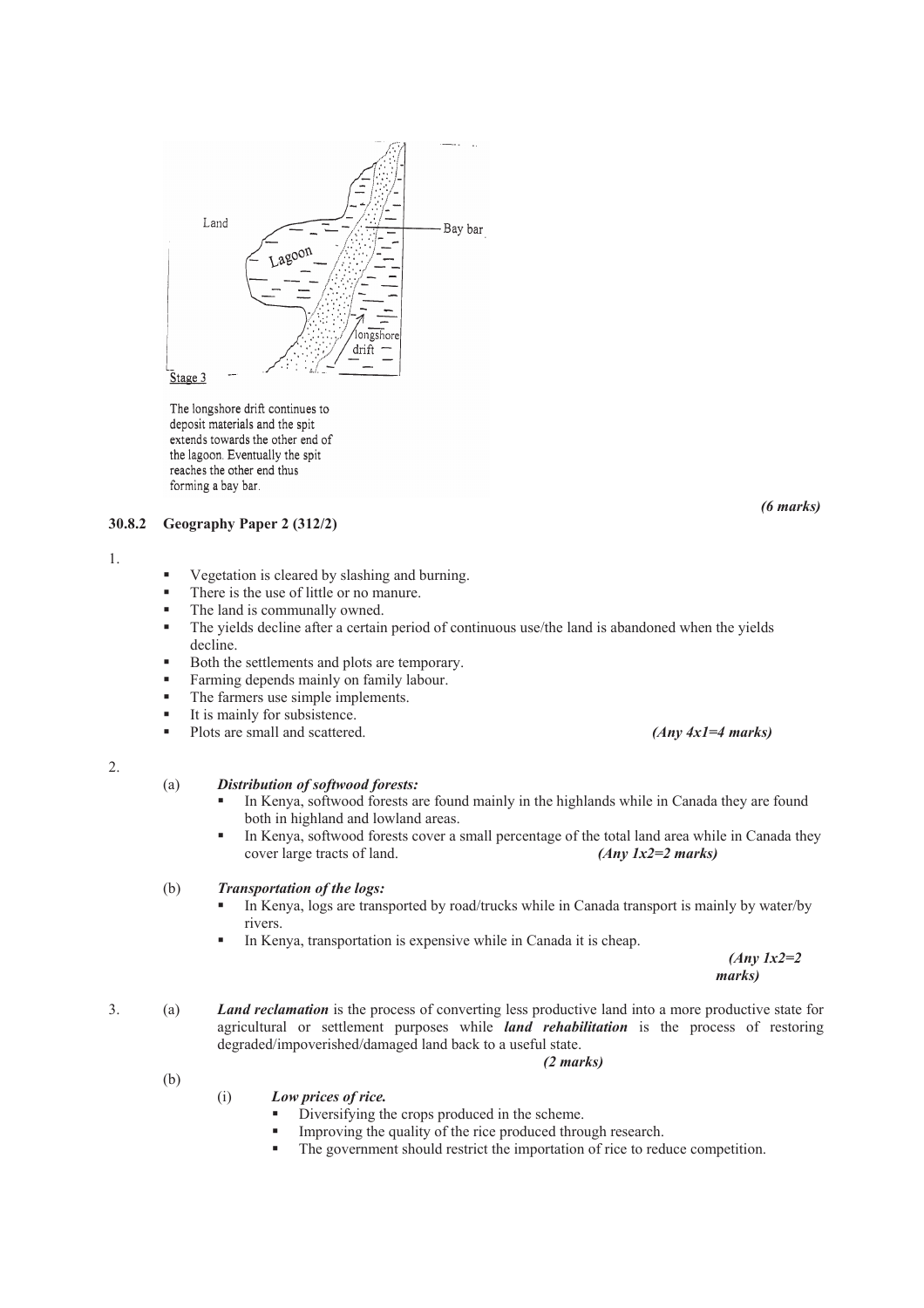Improve the marketing strategies to enable farmers to source for market outside Kenya. *(Any 2x1=2 marks)* 

## (ii) *Fluctuating water levels in the irrigation canals.*

- Continuous dredging of canals/deepening of canals.
- Construction of dams to store water for use during dry seasons.<br>• Government to enforce laws on proper land use in the catchmen
- Government to enforce laws on proper land use in the catchment areas of the rivers that supply water to the scheme. *(Any 2x1=2 marks)*

## 4.

- **To maintain the genetic diversity/genetic pool.**
- To preserve wildlife for future generation/posterity.
- To protect the endangered species of plants and animals
- To ensure sustainable utilization of species.
- **To attract tourists.**
- To use wildlife for research/for education.
- To maintain aesthetics for recreation. *(Any 5x1=5 marks)*

#### 5. (a)

- It has created a large market for goods produced in member countries.
- It has resulted in the availability of a variety of goods.
- It has led to the establishment of common tariff.
- The removal of visa requirements has made it easier for traders to move across borders within the region. *(Any 2x1=2 marks)*

(b)

- Membership to different trading blocks by different countries.
- Lack of a common currency.
- Underdeveloped infrastructure.
- Restriction of movement of people and goods.
- Production of similar goods.
- Political instability.
- Ideological differences. *(Any 4x1=4 marks)*

6. (a) (i) Ground/ground close up. *(1 mark)*

## (ii)

- On the foreground there is bare ground with cattle browsing.
- In the middle ground there is a herdsman and some cattle on the move.
- There is a road in the middle ground.
- At the background there are some patches of grass and some trees.
- Some parts of the background are bare surface. *(Any 3x1=3 marks)*

(iii)

- The cloudless sky.
- The malnourished/thin animals.
- Dust raised by moving animals.
- Bare ground/scarce vegetation/patches of vegetation.

*(Any 3x1=3 marks)*

- (b) (i) The cattle breeds kept: The pastoralists keep mainly indigenous breeds such as Zebu and Boran. *(2 marks)*
	- (ii) *Pattern of movement*:
		- Their movement is seasonal
		- **During the dry season the pastoralist migrate with the livestock to the highlands where**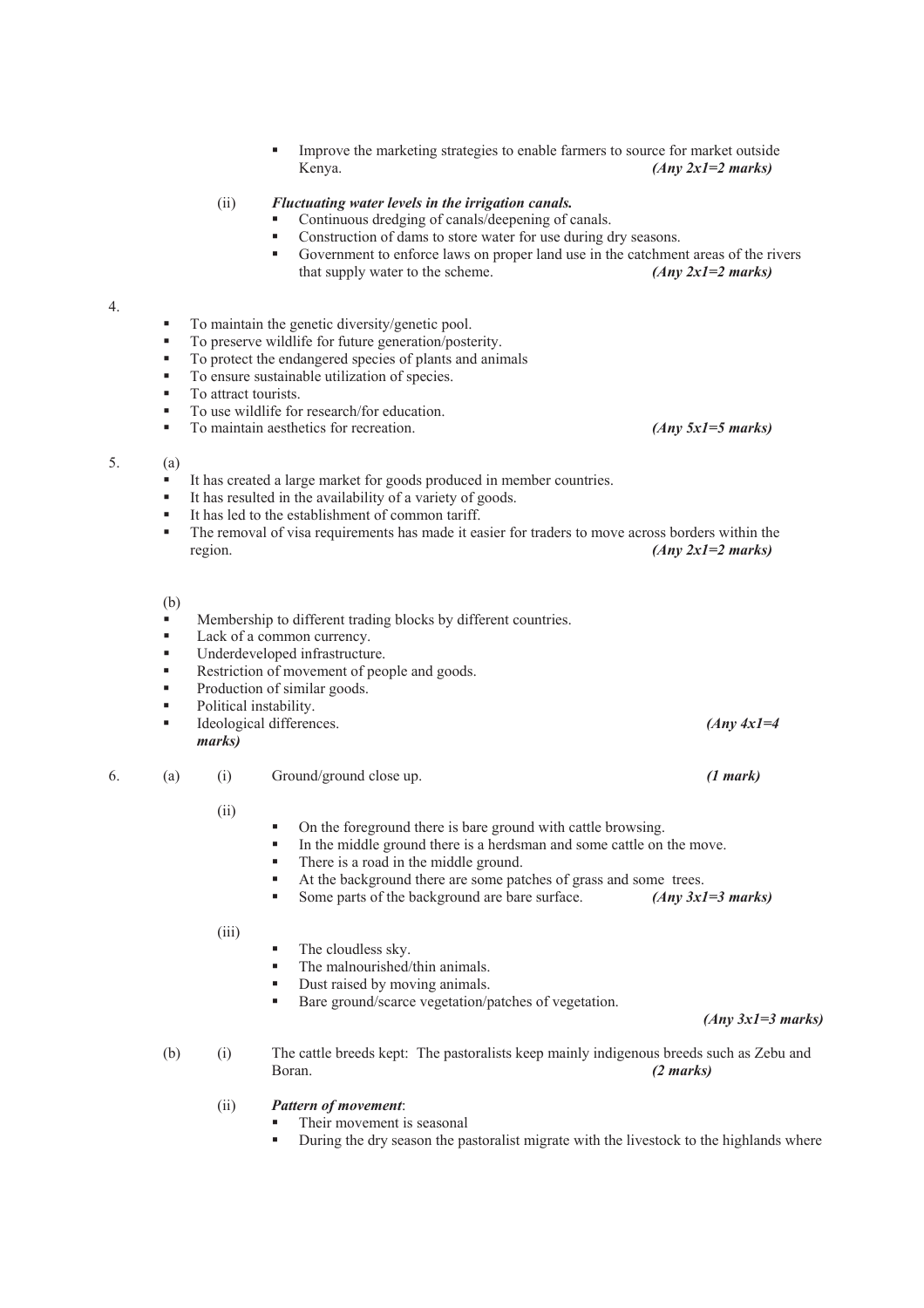there is pasture and water.

During the wet season they move to the plains since pasture is available.

*(2 marks)*

## (iii) *Marketing of animals*:

- Some cattle are sold to slaughter houses/to individuals.
- Some pastoralists sell their livestock through community groups.
- Some livestock are sold to the livestock Marketing Department.
- Some pastoralists sell their animals to Kenya Meat Commission.

*(Any 3x1=3 marks)*

## $(c)$  (i)

- It is a form of insurance against natural calamities such as diseases and drought.
	- Animals are kept as a sign of wealth/prestige/social status.
- Animals are kept for use to pay dowry.
- Animals are used as a source of food/milk meat and blood. *(3 marks)*

## (ii)

- It encourages the cross-breeding of traditional cattle breeds with exotic ones. This improves the quality of the animals/cross breeds are more resistant to diseases than pure exotic breeds.
- It strengthens community education to teach beef cattle farmers better livestock management.
- It sets up demonstration ranches for farmers to learn new trends in livestock management.
- It has constructed roads to make services accessible to farmers/make transportation of animals to markets easier.
- It encourages the replacement of the coarse grass with nutritious pasture to improve the quality of animals.
- It has sunk bore holes/dug wells/constructed dams to provide water for the animals.
- It has revived the Kenya Meat Commission (KMC), a government parastatal that buys animas from farmers for slaughter. *(Any 4x2=8 marks)*

## 7. (a) (i)

- National census report.
- Text books.
- Magazines.
- Periodicals.
- 

## Statistical abstracts. *(Any 2x1=2 marks)*

(ii)

- The number of males and females is almost equal at all ages.
- The aging population is low/from age 65 and above.
- The dependency ratio is high.
- The number of infants from age 0-4 is high/the population has a high birth rate.
	- The middle age/working population is low. *(Any 3x1=3 marks)*

(b) (i) 
$$
-28.7 - 21.4 = 7.3
$$
  
\n
$$
\frac{7.3}{21.4} \times \frac{100}{10} = 3.4\%
$$
 (2 marks)

(ii)

- *Early marriages*:- Many people in Kenya get married early and this allows them a longer period of fertility resulting in many children being born.
- *Improved medical care*:- This leads to higher chances of survival for both the mothers and infants as well as the general population, thus increasing the survival rates.
- *Improved diet*:- This results into better health for the entire population hence reducing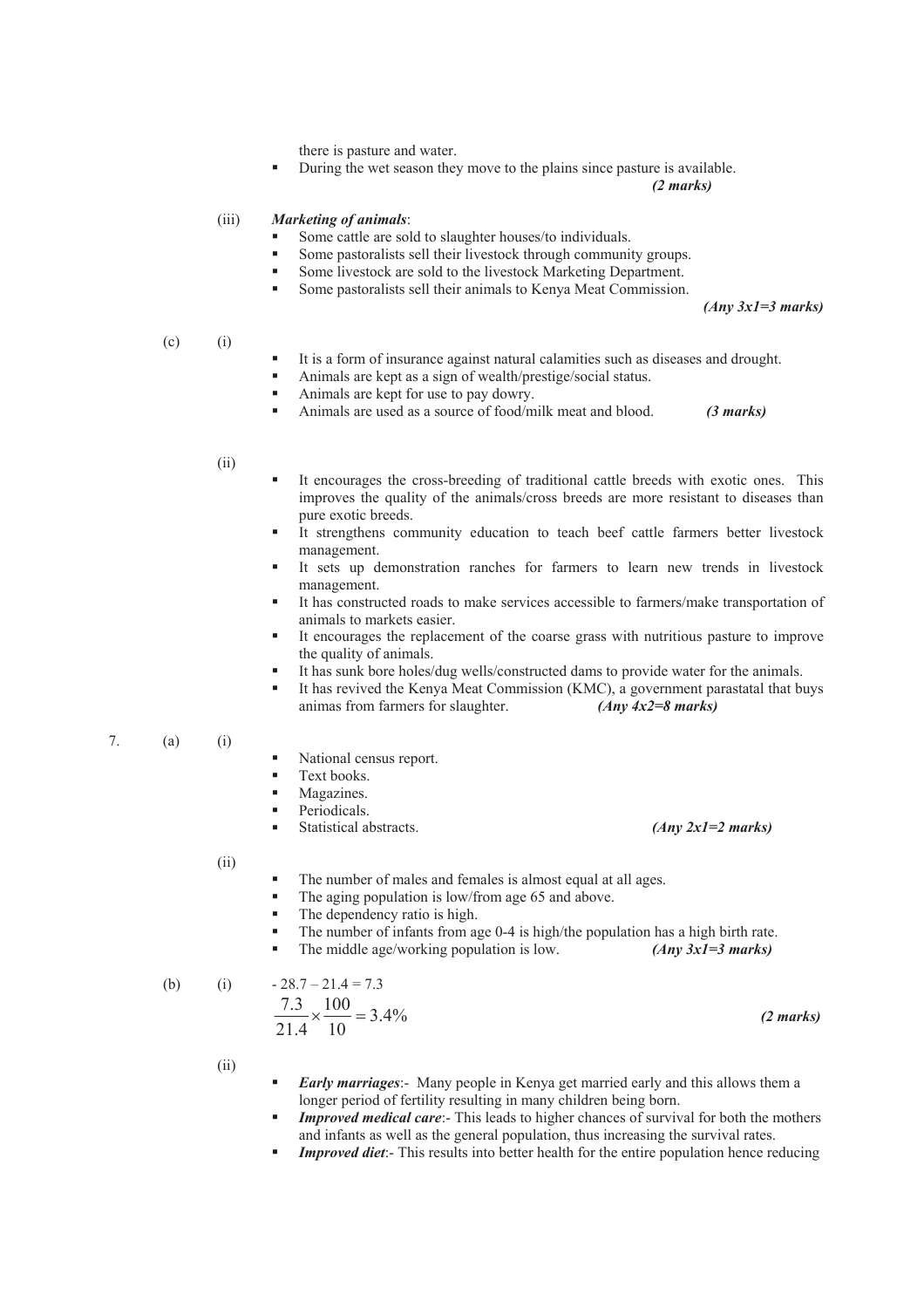the mortality rate.

 *Cultural beliefs*: Some cultures encourage large families due to the preference of one gender to other/some cultures discourage the use of contraceptives/family planning leading to couples getting may children.

*(Any 2x2=4 marks)*

(c)

- It leads to a high dependency ratio resulting into little savings by the working group/low investments.
- There is likely to be a high unemployment rate since job opportunities may not increase at a rate that can cope with the increasing number of job seekers/may increase the rate of crime.
- It increases the demand for social amenities leading to congestion in schools, hospitals, housing, transport facilities.
- It increases demand for food which may lead to food shortage.
- It increases demand for agricultural land causing land fragmentation/landlessness.
- Expenditure while meeting demands for the large population reduces revenue that would be used for development of income generating projects hence slow economic growth.

## *(Any 3x2=6 marks)*

## (d)

8.

- *Climate*:- The cool and wet areas are densely populated because they are suitable for farming/hot dry areas have sparse population because they do not support arable farming.
- *Relief*:- Mountains and hilly areas have low temperatures/are rugged and this discourages settlement/ development of infrastructure/ agricultural activities/ plains and gently sloping areas are usually densely populated because they are suitable for settlement and other economic activities. Flat areas and depressions are sparsely populated because of poor drainage, which causes swampy conditions/flooding.
- *Soil*:- Fertile soils are suitable for agriculture thus attracting large populations/areas that have poor soils have sparse population.
- *Pests and diseases*:- Areas that are infested with pests and disease-carrying vectors discourage settlement since the conditions are unhealthy.
- *Drainage*: Low-lying areas that are prone to periodic flooding and water logging have sparse population because they cannot support agriculture and other economic activities/well drained areas attract settlements. *(Any 4x2=8 marks)*

| (a) | (i)   | $=$<br>$=$                 | $1668446 \div 5$<br>333689.2 Tonnes |                                                                                                                                                                                                                                    | (2 marks)           |  |
|-----|-------|----------------------------|-------------------------------------|------------------------------------------------------------------------------------------------------------------------------------------------------------------------------------------------------------------------------------|---------------------|--|
|     | (ii)  |                            | 458931 Tonnes                       |                                                                                                                                                                                                                                    | (1 mark)            |  |
|     | (iii) | ٠<br>٠<br>٠<br>٠<br>٠<br>٠ |                                     | It is a raw material for making glass.<br>It is used in making detergents.<br>It is used in some chemical industries.<br>It is used as a water softener.<br>It is used in desulphurising steel.<br>It is used in paper industries. | $(Any 3x1=3 marks)$ |  |
|     | (b)   | (i)                        | E<br>$\bm{F}$<br>$\boldsymbol{G}$ : | Main shaft/vertical shaft.<br>Tunnel/horizontal shaft.<br>Mineral ore.                                                                                                                                                             | $(3 \text{ marks})$ |  |

- (ii)
- Sometimes, mines get flooded with subterranean water.
- There are occasional emission of poisonous gases in the mines.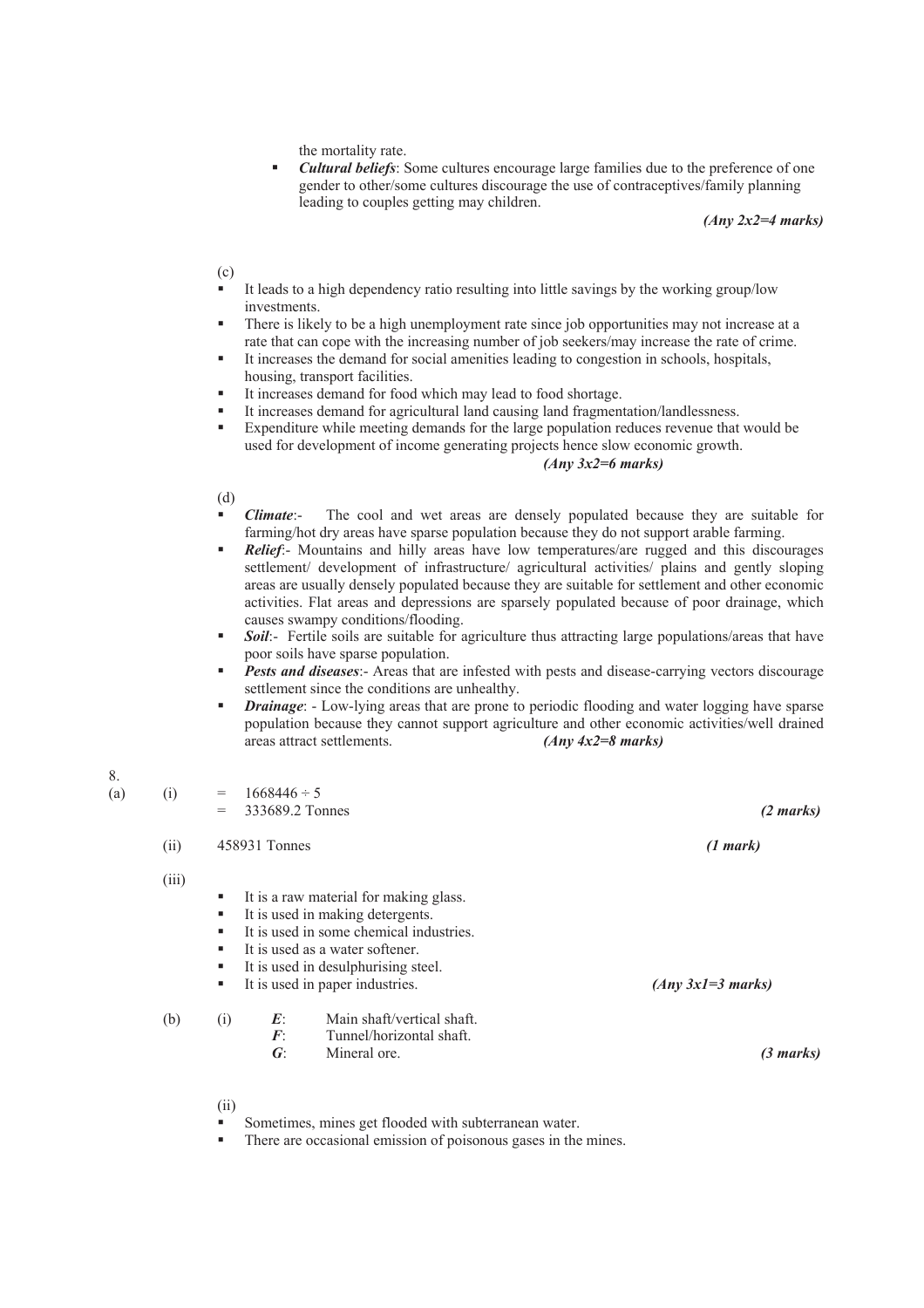- The dust produced causes respiratory diseases.
- Sometimes tunnels collapse causing deaths of miners. *(Any 2x1=2 marks)*

(c)

- Gold is highly priced, thus it earns foreign exchange, which is used to improve other sectors of the economy.
- Gold provides raw materials for industries that make jewellery and other highly valued items thus promoting industrial expansion.
- Gold as a medium of exchange in the world is used in South Africa as a means of paying international debts.
- Gold mining industry has generated employment opportunities, which raises the standard of living of the people.
- Gold mining has led to development of towns in the Rand and the Orange Free State creating a large demand for agricultural products.
- Mining of gold has led to the expansion of infrastructure such as transport and communication which have created linkages between the mining towns and other parts of the country.
- Gold mining has led to the development of industrial mining skills that are useful in other sectors of the economy. *(Any 4x2=8 marks)*

(d)

- The dumping of rock waste has led to the loss of biodiversity/destruction natural vegetation.
- **PEREDIA** Dereliction of land with dumping of waste materials is an eye sore/destroys the natural beauty of the land.
- Pollution of the areas by noise, blasts, smoke and water pools are all health hazards.
- **Mining disrupts the water table which may lead to shortage of water.**
- Mining takes up land that would have been used for agriculture thus interfering with food production.<br>Mining displaces human settlements thus disputing people and pecessitating expensive resettlements
- Mining displaces human settlements thus disrupting people and necessitating expensive resettlement processes. *(Any 3x2=6 marks)*

## 9. (a)

- Well drained fertile soils.
- Gently sloping/undulating landscape.
- High rainfall/1200 to 1400 mm well distributed throughout the year.
- Moderate to high temperature/21<sup>o</sup>C 28<sup>o</sup>C.
- Long periods of sunlight. *(Any 3x1=3) marks)*

(b)

- The land is cleared of its natural vegetation.
- It is ploughed using either tractors or ox-drawn ploughs.
- Harrowing is done to loosen the large lumps of soil.
- Shallow farrows are dug at intervals of 1.2 and 1.8 metres apart.
- Cutting/seed cane are planted in the farrows.
- Top dressing/nitrogen fertilizers are applied.
- Weeding is done regularly/herbicides are applied.
- After 18 months the cane is ready for harvesting.
- The cane is cut/harvested using pangas.
- The harvested cane is loaded into lorries for transportation to the factory.

*(Any 6x1=6 marks)* 

(c)

- Pests such as termites and white grub and diseases such as ratoon stunting and smut attack the plants and lowers the yields leading to low income for the farmers.
- Accidental fires/fires set by arsonists destroy the cane resulting in heavy losses to the farmers.
- Flooding of market by cheap imported sugar results in lowering the prices for the locally produced sugar thus low profit margins for the farmers.
- Delays in harvesting reduces the quality and tonnage of the cane reducing the farmer's earnings.
- Closure of some factories such as Ramisi and Miwani has deprived farmers of their source of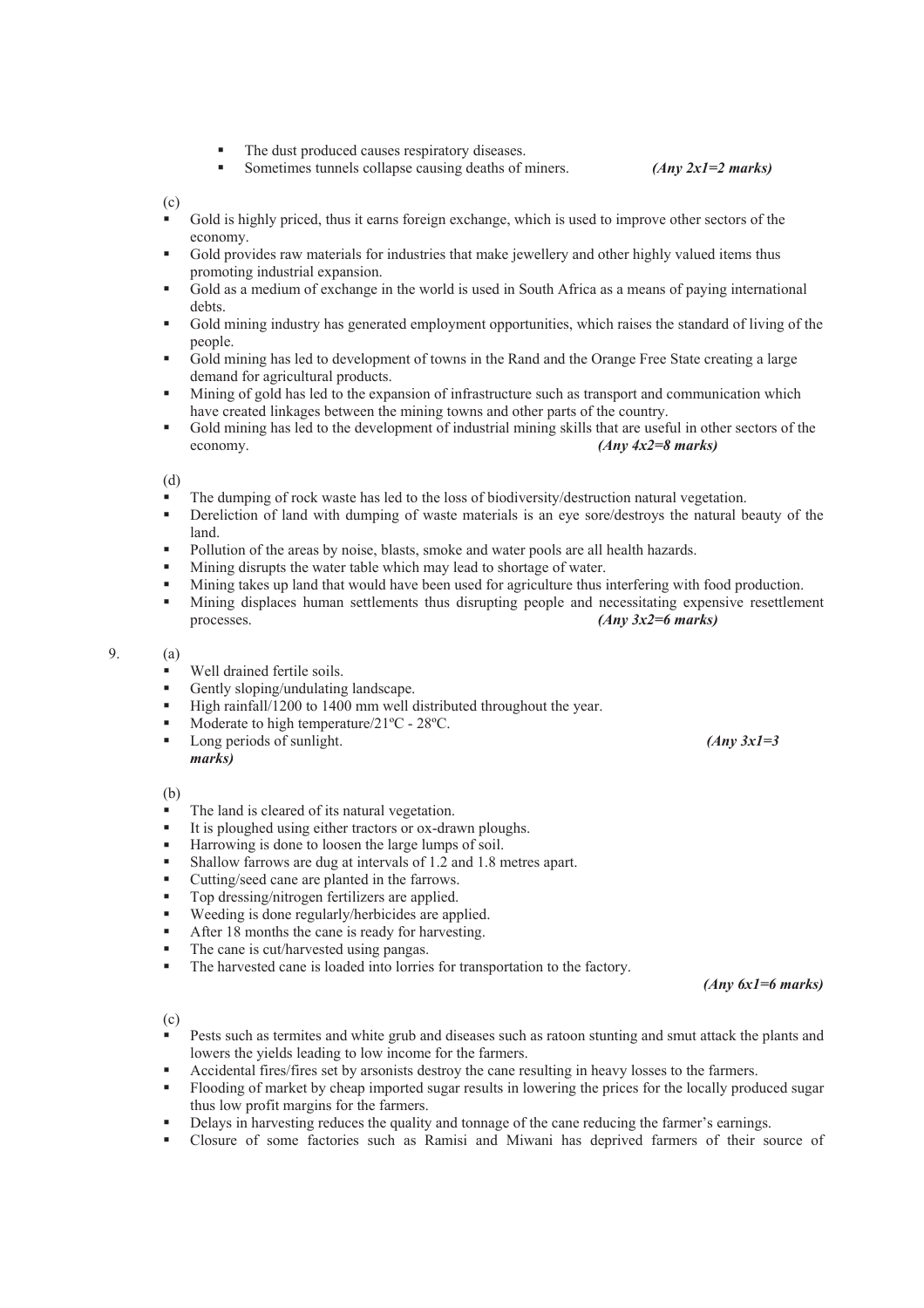income/annual closures of factories for servicing of machines disrupts the farmers' calendar of activities.

- Poor feeder roads in some areas leads to delayed delivery of the cane to the factory lowering the quality and subsequently the profit to the farmers.
- Prolonged droughts in some areas destroys the crop leading to heavy losses.
- High cost of farm input reduces the farmers' profit margins.
- Mismanagement of factories and cooperatives leads to delayed payments thus discouraging the farmers. *(Any 5x2=10 marks)*

(d) (i)

- Weighing of the cane.
- Chopping of the cane.
- Crushing of the cane.
- Boiling.
- Filtering.
- Grading.
- Packing/bagging of sugar. *(Any 4x1=4) marks)*

(ii)

- Molasses.
- Bagasse.
- Wax.
- Aconitic acid. *(Any 2x1=2 marks)*

10. (a) (i) Canada *(1 mark)* 

(ii)

- The convergence of the warm and cold currents causes upwelling of ocean water which bring minerals and planktons to the surface attracting large number of fish to the area.
	- The convergence of warm and cold currents modifies the temperature of the ocean water making the area ideal for fishing throughout the year.
	- The cool waters favour survival of a wide variety of fish species which makes the area an important fishing ground. *(Any 2x2=4 marks)*

(b)

- The area has a broad shallow continental shelf which provides suitable conditions for the growth of plankton used by fish as food.
- The region experiences low temperatures that are favourable for the survival of fish/for preservation/storage of fish.
- The area is unsuitable for agriculture due to the ruggedness of the land and the short growing seasons. Many people therefore concentrate on fishing as an alternative economic activity.
- The hinterland is densely populated thus providing ready market for the fish.
- Advanced technology has resulted in highly developed ship building/fishing vessels are equipped with modern preservation facilities, thus making it possible for fishermen to carryout large scale fishing.
- The indented coastline provides ideal fish breeding sites/sheltered bays are ideal for setting up fishing villages and ports. *(Any 3x2= 6 marks)*

(c)

- There are numerous inland fishing grounds such as lakes and rivers which are accessible to many people.
- There is low demand for sea fish compared to fresh water fish making fresh water fishing more preferable.
- The narrow continental shelf along the coast of East Africa limits the growth of plankton thus limiting the breeding of fish/limiting the variety of edible fish.